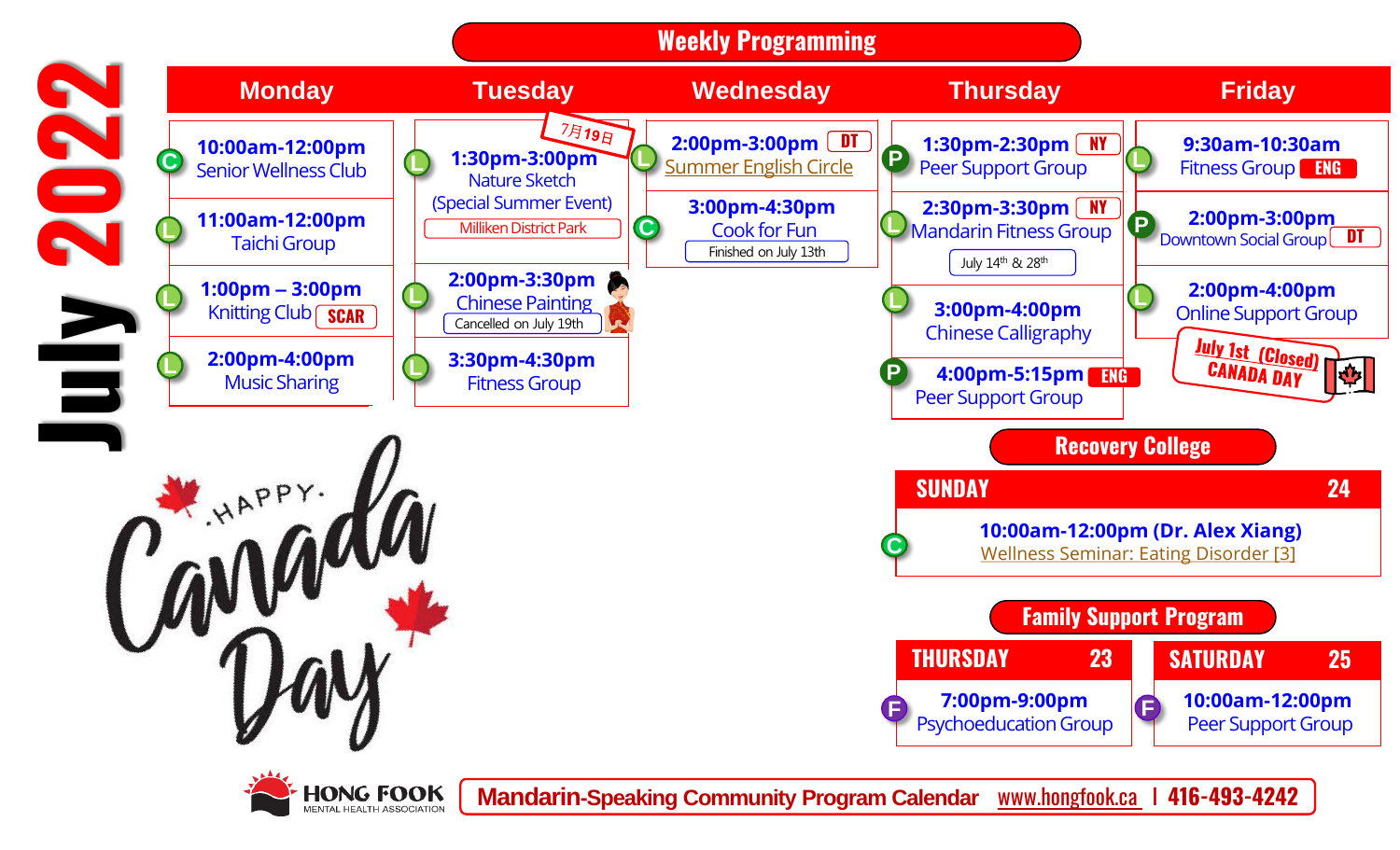

ENTAL HEALTH ASSOCIATION

康福心理健康协会 普通话社区 7月活动表 www.hongfook.ca I **416-493-4242**